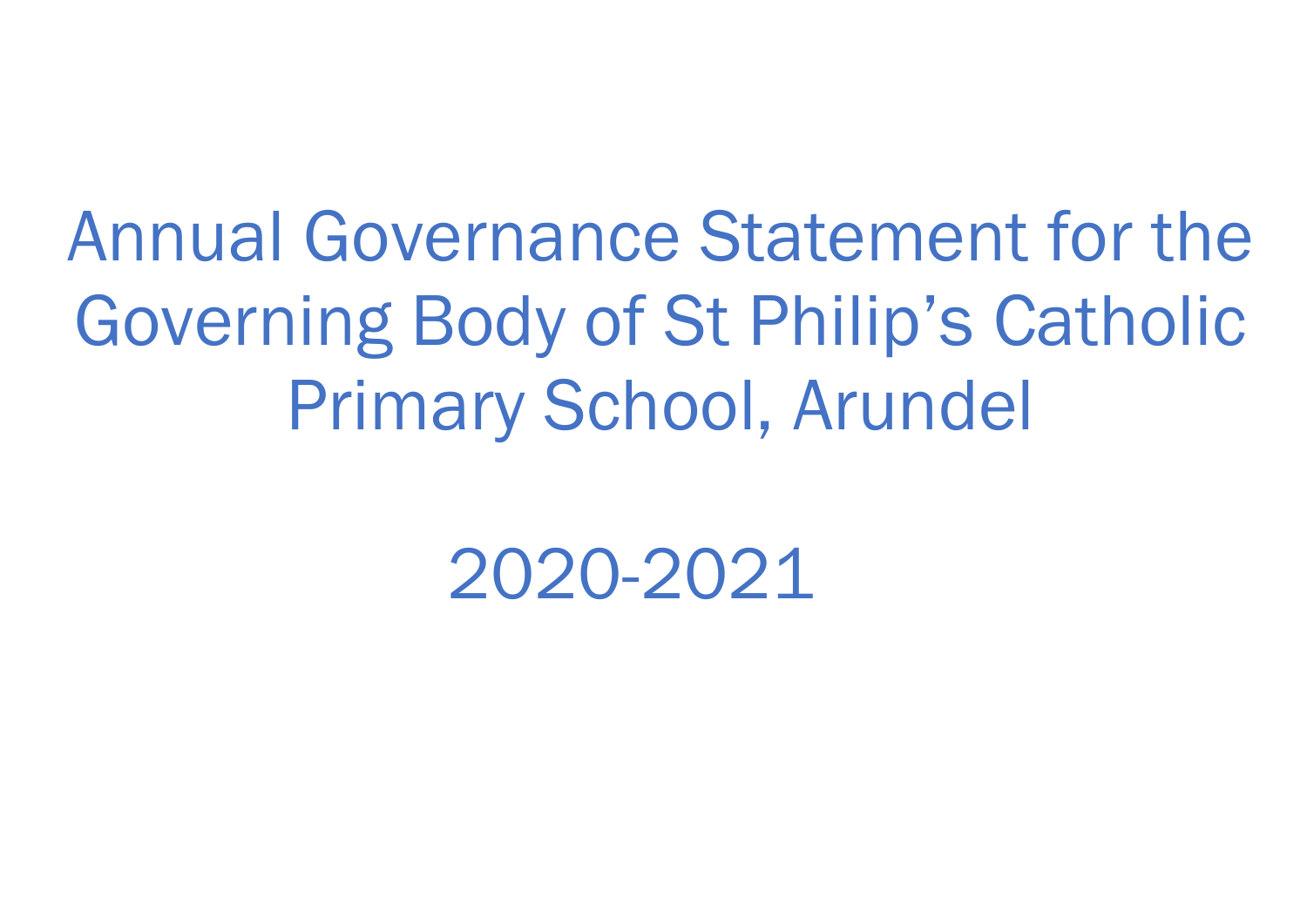**Annual Governance Statement for the Governing Body of St Philip's Catholic Primary School**

**2020-2021**

In accordance with the Government's requirement for all governing bodies, the three core strategic functions of St Philip's Catholic Primary School Governing Body are as follows:

- **1. Ensuring clarity of vision, ethos and strategic direction**;
- **2. Holding the headteacher to account for the educational performance of the school and its pupils**;
- **3. Overseeing the financial performance of the school and making sure its money is well spent**;

To achieve their objectives, Governors must continually evaluate the role they have played within the life of St Philip's School and publish relevant information to all interested parties.

This statement and report is part of that evaluation and publishing process.

## **Governors Vision**

St Philip's is an inclusive school where the social, emotional, physical and academic needs of each child are met. We strive to develop happy fulfilled, well educated, confident and caring children who know and understand the love of Jesus.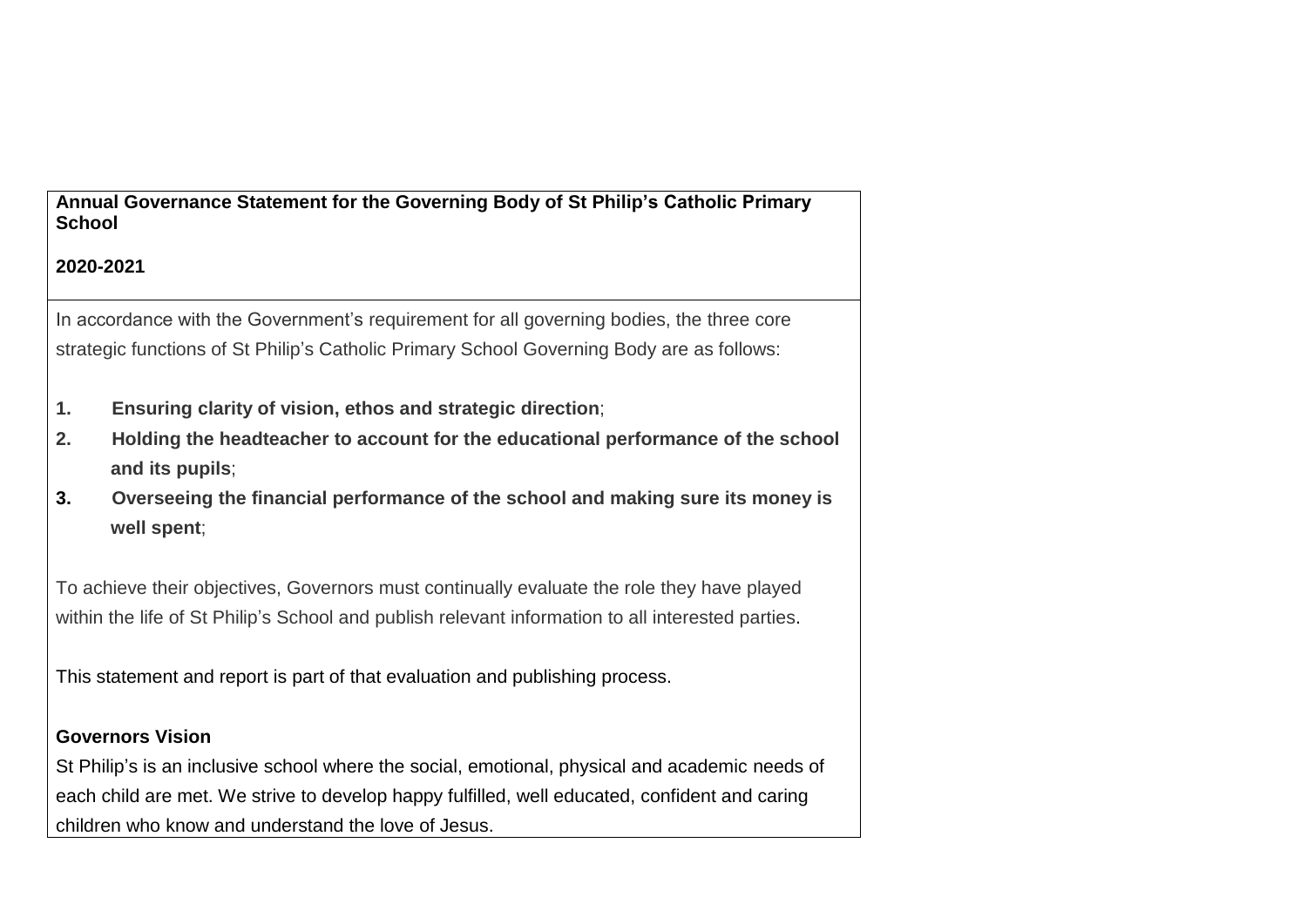| <b>Governance</b>   | The Governing Body of St Philip's Catholic Primary School consists of:                                                                                                                                                                                           |
|---------------------|------------------------------------------------------------------------------------------------------------------------------------------------------------------------------------------------------------------------------------------------------------------|
| <b>Arrangements</b> | • 7 Foundation Governors: Appointed by the Bishop<br>• 2 Parent Governors<br>• Headteacher<br>• 1 Staff Governor<br>• 1 Local authority Governor                                                                                                                 |
|                     | The Governing Body of St Philip's Catholic Primary also has the<br>assistance of 3 Associate Members selected annually by the FGB.                                                                                                                               |
|                     | *The Governing Body currently has 1 Foundation governor vacancy.                                                                                                                                                                                                 |
|                     | In order to discharge their duties effectively the Governing Body has a<br>range of skills; These include experience and expertise in the following:                                                                                                             |
|                     | <b>Financial Management</b><br>$\bullet$<br>• Teaching and Learning<br><b>School Leadership</b><br>$\bullet$<br><b>Special Educational Needs</b><br>Marketing<br>$\bullet$<br><b>Health and Safety</b><br>Safeguarding<br><b>Performance Management</b><br>Legal |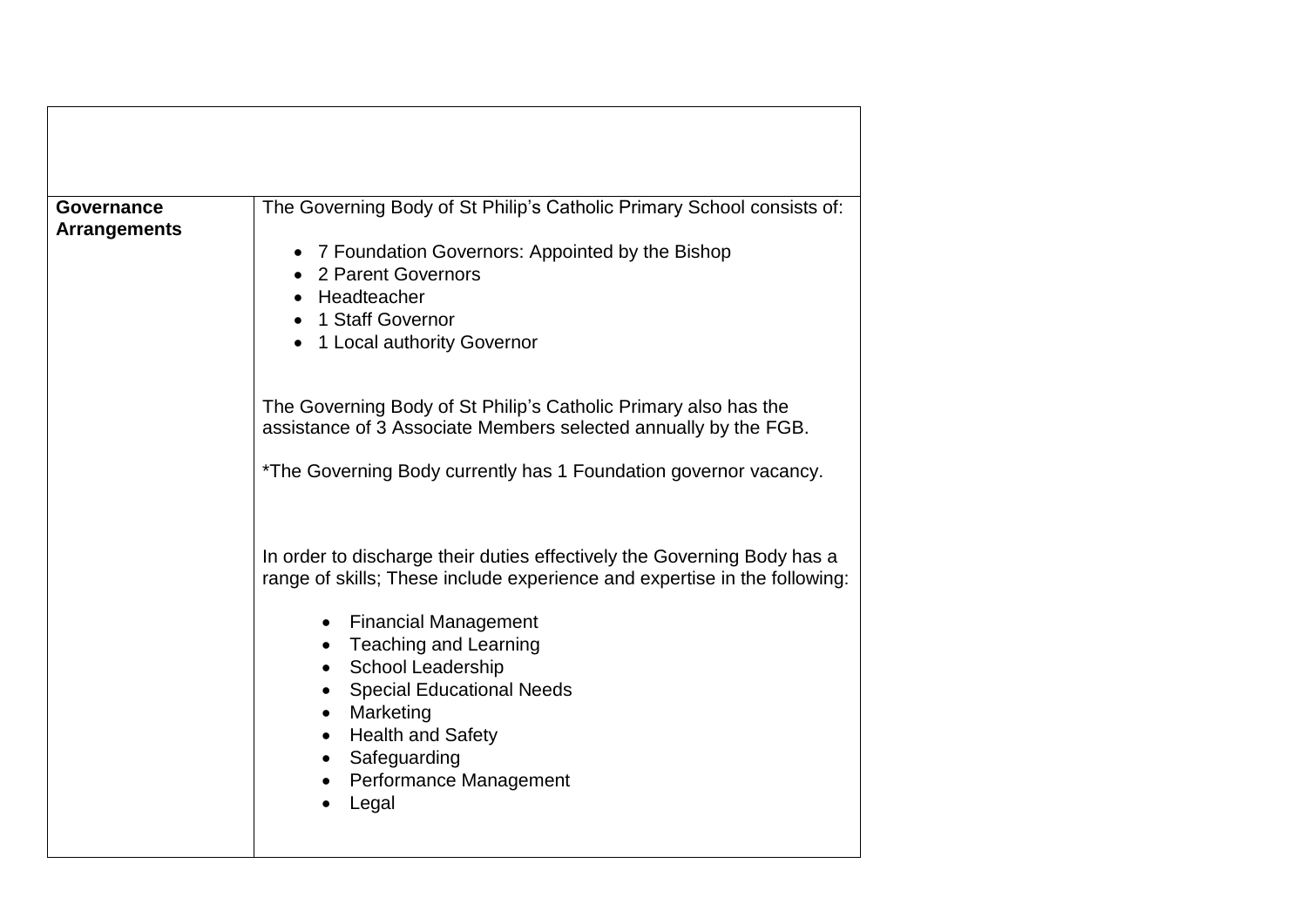|                                          | During the year the Governing Body has held the following Meetings: :<br>Full Governing Body x4                                                                                                                                   |
|------------------------------------------|-----------------------------------------------------------------------------------------------------------------------------------------------------------------------------------------------------------------------------------|
|                                          | Teaching & Learning x3                                                                                                                                                                                                            |
|                                          | Resources x3                                                                                                                                                                                                                      |
|                                          | Headteacher updates on COVID 19 x 3                                                                                                                                                                                               |
|                                          | Chairs x 3                                                                                                                                                                                                                        |
|                                          | ALL MEETING HAVE BEEN HELD REMOTLEY VIA ZOOM                                                                                                                                                                                      |
|                                          | As well as the above committees, the Governing Body also have<br>Panels who are convened when required.                                                                                                                           |
|                                          | This academic year the following Panels have been convened:                                                                                                                                                                       |
|                                          | Pay Review Panel<br><b>Admissions Panel</b>                                                                                                                                                                                       |
|                                          | Headteacher Performance Management                                                                                                                                                                                                |
| <b>Attendance record</b><br>of Governors | A record of attendance is kept by the Clerk to the Governing Body,<br>of Governors attendance at meetings. Governor meetings need to<br>be "quorate" (that is half the members plus one) to ensure that<br>decisions can be made. |
|                                          | Please note that the Governing Body and Committee Meetings are<br>public documents and you can ask at the School Office if you would<br>like to see any of the Minutes of our meetings.                                           |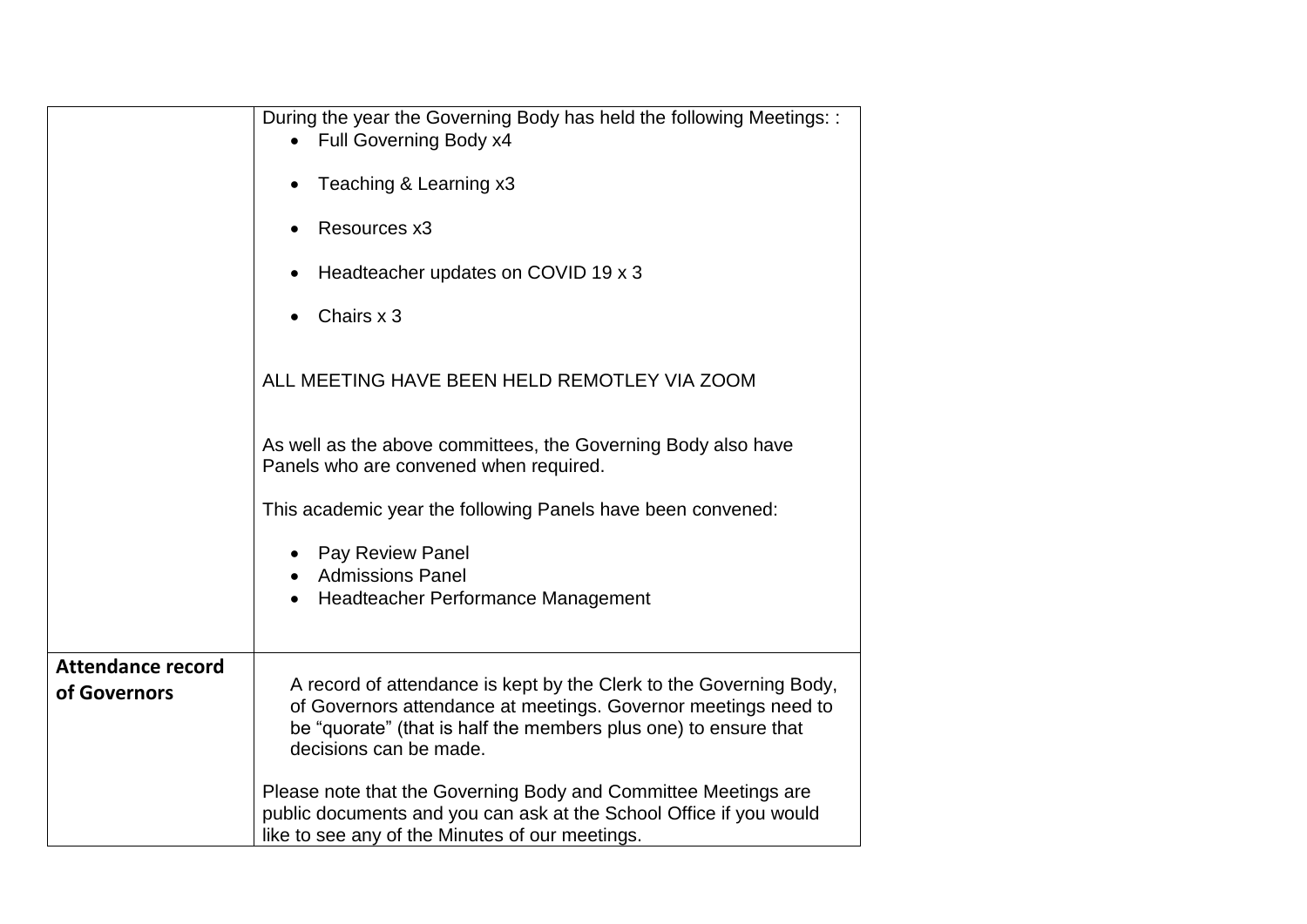| <b>Key Issues</b><br>The Governing Body has fulfilled, and continues to fulfil, its statutory<br>addressed by the<br>duties in terms of monitoring all areas of the school's work and offering<br><b>Governing Body</b><br>support and challenge through the agreed agendas of each committee<br>and the agendas of the full Governing Body meetings. The Governor's<br>monitor and review all key priorities and areas of the School<br>Development Plan to ensure that St. Philip's school is continually<br>focused on the best outcomes for every child.<br>We have done this primarily by:<br>Review of statutory policies and ensuring there is compliance of<br>the school website including all new Covid 19 updates.<br>Monitoring the quality of teaching and learning across the whole<br>school, ensuring standards continue to be high. By termly zoom<br>meetings and correspondence with subject leaders to ensure<br>there is pupil progress across the school in each subject and<br>recognising areas where potential gaps need attention.<br>Monitoring the use of Pupil Premium/Sports Premium funding<br>(statement available on the school website) and any additional<br>funding due to the impact of Covid 19.<br>Budget management and assurance of "best value"<br>$\bullet$<br>Ensuring the Leadership of the school is secure.<br>Ensuring that the school building is fit for purpose.<br>Ensuring all Safeguarding procedures are in place.<br>$\bullet$<br>Ensuring all Covid 19 procedures are in place, including review<br>of school Risk Assessment and that all new and changing<br>government instructions and policies are in place. |  |
|----------------------------------------------------------------------------------------------------------------------------------------------------------------------------------------------------------------------------------------------------------------------------------------------------------------------------------------------------------------------------------------------------------------------------------------------------------------------------------------------------------------------------------------------------------------------------------------------------------------------------------------------------------------------------------------------------------------------------------------------------------------------------------------------------------------------------------------------------------------------------------------------------------------------------------------------------------------------------------------------------------------------------------------------------------------------------------------------------------------------------------------------------------------------------------------------------------------------------------------------------------------------------------------------------------------------------------------------------------------------------------------------------------------------------------------------------------------------------------------------------------------------------------------------------------------------------------------------------------------------------------------------------------------------------|--|
|                                                                                                                                                                                                                                                                                                                                                                                                                                                                                                                                                                                                                                                                                                                                                                                                                                                                                                                                                                                                                                                                                                                                                                                                                                                                                                                                                                                                                                                                                                                                                                                                                                                                            |  |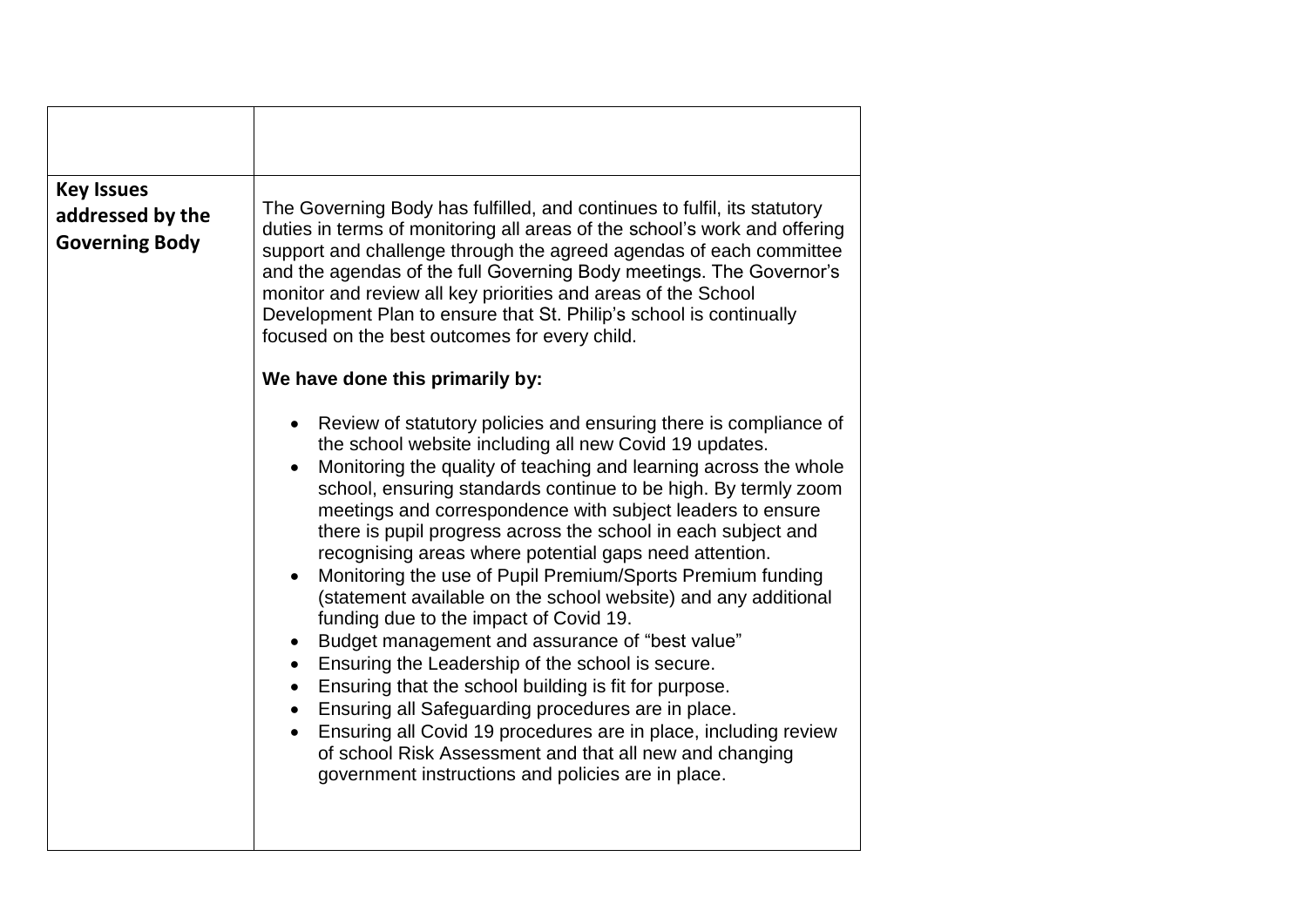## **Assessment of Impact**

Governors provide a high level of challenge of the Headteacher, Senior Leadership team and the school. They consider a range of documents and data. (Governor Dashboard, ASP Data, Termly Headteachers reports, School Based Data) provided by the school in order to judge the impact of strategies within the school. Governors also monitor key areas of the schools Development Plan on a regular base.

Governors monitor finance stringently to ensure the schools budget is spent to achieve the best possible outcomes for all children. All financial procedures are monitored by WSCC and Governors annually review the schools financial value statement and report the impact.

Governors have not been able to support the school this year in school celebrations due to Covid 19. However we have been monitoring 'Pupil Voice' through school council meeting and the Headteacher has keep the Governing board updated on all achievements of the school and it's pupils.

Governors throughout this academic year have undertaken training in the following areas:

- New Ofsted Framework
- Safeguarding
- The role of a Foundation Governor in a Catholic school
- Safer Recruitment
- Governor Briefings
- Understanding the curriculum
- Health & Safety
- Wellbeing & Mental Health
- Disadvantaged Children & PP Spend
- Adverse Childhood experiences and Early Trauma